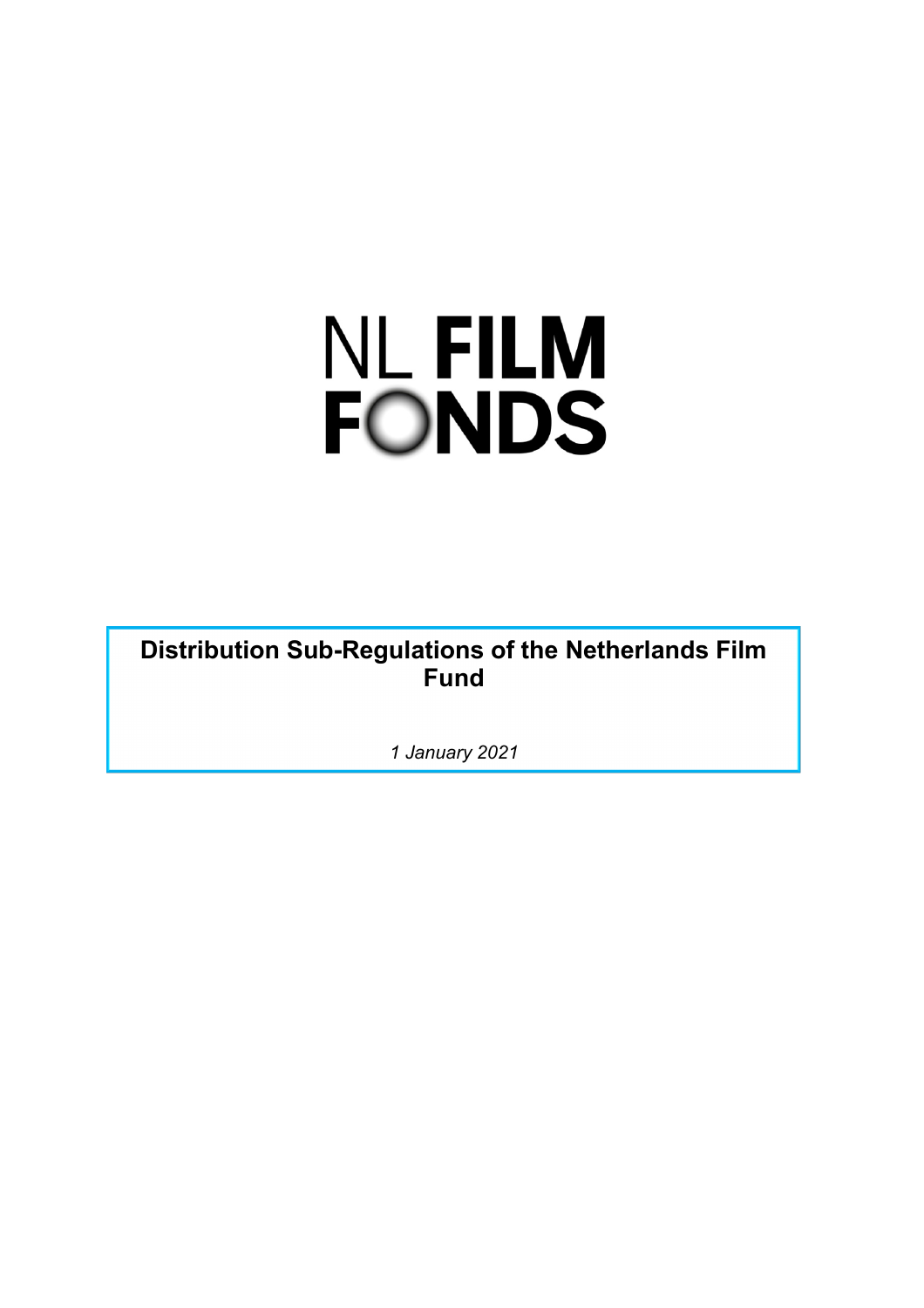| 2.1 Cinema release of foreign arthouse film or documentary in the Netherlands 8            |  |
|--------------------------------------------------------------------------------------------|--|
|                                                                                            |  |
|                                                                                            |  |
|                                                                                            |  |
| 2.2. Cinema release of a foreign quality children's film and film for young people in the  |  |
|                                                                                            |  |
|                                                                                            |  |
|                                                                                            |  |
|                                                                                            |  |
|                                                                                            |  |
|                                                                                            |  |
| 4. Screening contribution for film theatres (pilot programme 2019-2021)10                  |  |
|                                                                                            |  |
|                                                                                            |  |
|                                                                                            |  |
|                                                                                            |  |
|                                                                                            |  |
|                                                                                            |  |
|                                                                                            |  |
|                                                                                            |  |
| Article 8 (Dutch majority film production and minority co-production/activity eligible for |  |
|                                                                                            |  |
|                                                                                            |  |
| Article 21 (Screening contribution film theatres - pilot programme 2019-2021) 12           |  |

Changes taking effect from 1 January 2021 are marked \*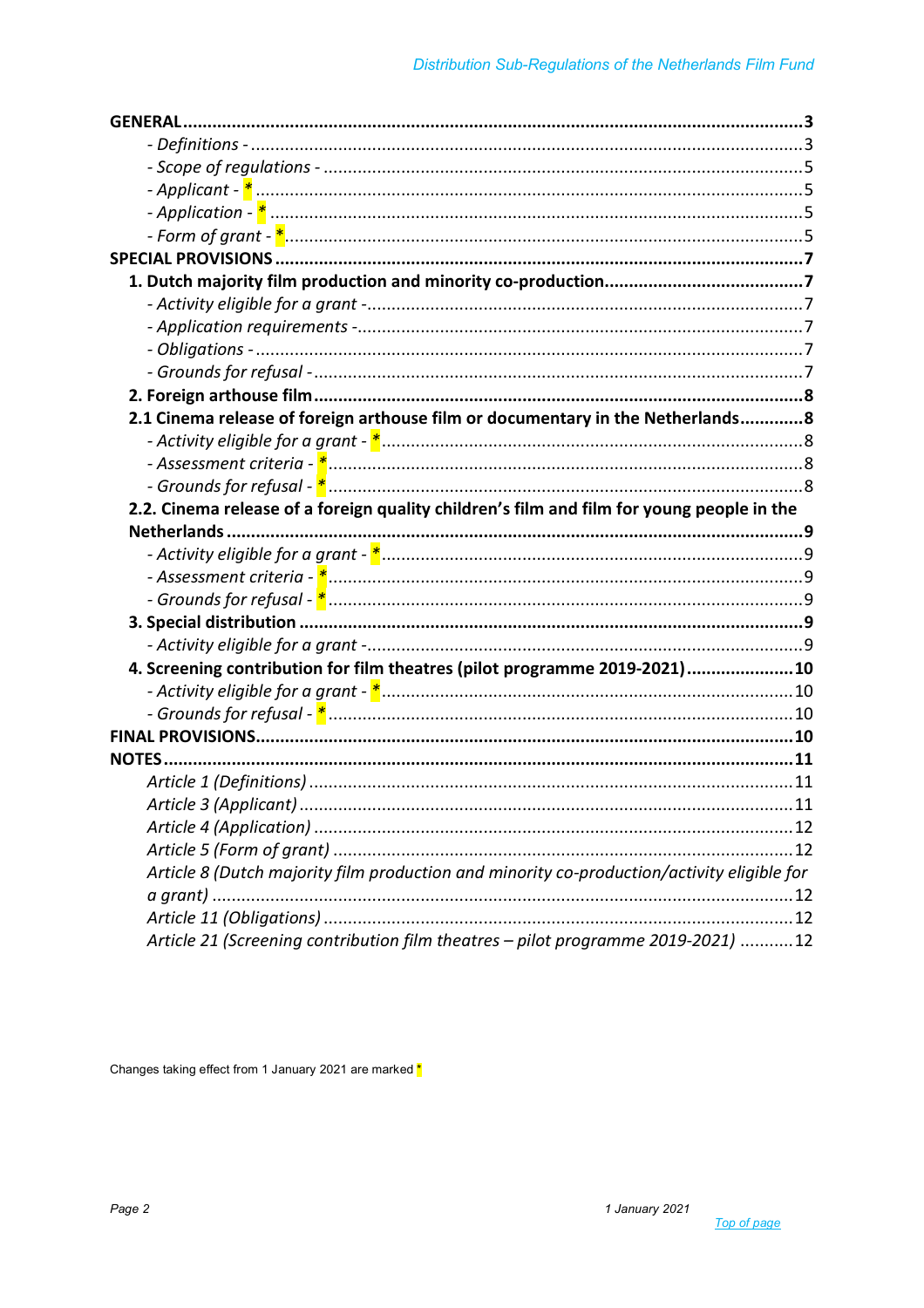# **Distribution Sub-Regulations of the Netherlands Film Fund of 1 January 2021**

The Stichting Nederlands Fonds voor de Film [Netherlands Film Fund],

In view of the stipulations in the Algemene Wet Bestuursrecht (Dutch General Administrative Law Act),

In view of Article 10, paragraph 4, of the Wet op het specifieke cultuurbeleid (Dutch Cultural Policy (Special-Purpose Funding) Act),

In view of Article 2 of the Algemeen Reglement (General Regulations),

decides as follows:

# **GENERAL**

*- Definitions -*

Article 1

In these sub-regulations the terms below have the following meaning:

| Arthouse film:    | a feature film where the emphasis is on the artistic quality and the end<br>result is so idiosyncratic and special that this is recognised and valued<br>nationally and/or internationally;                                                                                                                                                                                                                                                                                                              |
|-------------------|----------------------------------------------------------------------------------------------------------------------------------------------------------------------------------------------------------------------------------------------------------------------------------------------------------------------------------------------------------------------------------------------------------------------------------------------------------------------------------------------------------|
| Board:            | the board of the Fund;                                                                                                                                                                                                                                                                                                                                                                                                                                                                                   |
| Benelux:          | the territory of Belgium, the Netherlands and Luxembourg;                                                                                                                                                                                                                                                                                                                                                                                                                                                |
| Cinema operator:  | the legal entity that continuously engages in business activities aimed<br>mainly at the exploitation of one or more cinemas in the Netherlands;                                                                                                                                                                                                                                                                                                                                                         |
| Cinema release:   | the national distribution of a film production, which is released with a daily<br>screening for several weeks after the première and in several cinemas<br>and/or film theatres before a paying audience in the Netherlands; $*$                                                                                                                                                                                                                                                                         |
|                   | Cross-media marketing & distribution plan: a detailed plan of all activities in the field of marketing and<br>distribution, using all possible forms of promotion, advertising and (social)<br>media, for the cinema release and further exploitation of the film production;                                                                                                                                                                                                                            |
| DCP:              | (digital cinema package) the digitally stored copy of the film production,<br>which can be screened in a cinema; *                                                                                                                                                                                                                                                                                                                                                                                       |
| Distribution:     | the professional release and exploitation of film productions;                                                                                                                                                                                                                                                                                                                                                                                                                                           |
| Documentary:      | a non-fiction film production, at least 70 minutes in length, suitable for<br>cinema screening that throws light upon an aspect of reality where the<br>director's own vision is given shape making creative use of cinematic<br>resources in a personal style;                                                                                                                                                                                                                                          |
| Encoding costs:   | digital conversion of a film production for a digital cinema release;                                                                                                                                                                                                                                                                                                                                                                                                                                    |
| Estimates:        | expectations of the gross and net income from all forms of exploitation in a<br>low, medium and high exploitation model, also including VOD and/or other<br>digital distribution and the viewer forecast and number of units of DVD and<br>Blu-ray sold in the different exploitation models;                                                                                                                                                                                                            |
| Film distributor: | a legal entity that continuously engages in business activities aimed mainly<br>at releasing and exploiting film productions in the Dutch cinema and via<br>other distribution channels. At the time the application for the grant is made,<br>this legal entity has been based and active for at least two years<br>beforehand in the Netherlands, a Member State of the European Union, or<br>in a State that is party to the agreement establishing the European<br>Economic Area, or in Switzerland; |
| Film production:  | a cinematographic work;                                                                                                                                                                                                                                                                                                                                                                                                                                                                                  |
| Film theatre:     | a cinema that is distinguished by a diverse provision in which priority is<br>given to the arthouse film;                                                                                                                                                                                                                                                                                                                                                                                                |
| Fund:             | Netherlands Film Fund;                                                                                                                                                                                                                                                                                                                                                                                                                                                                                   |
|                   | Children's film and film for young people: a feature film or documentary for children and/or young<br>people; *                                                                                                                                                                                                                                                                                                                                                                                          |

*Top of page*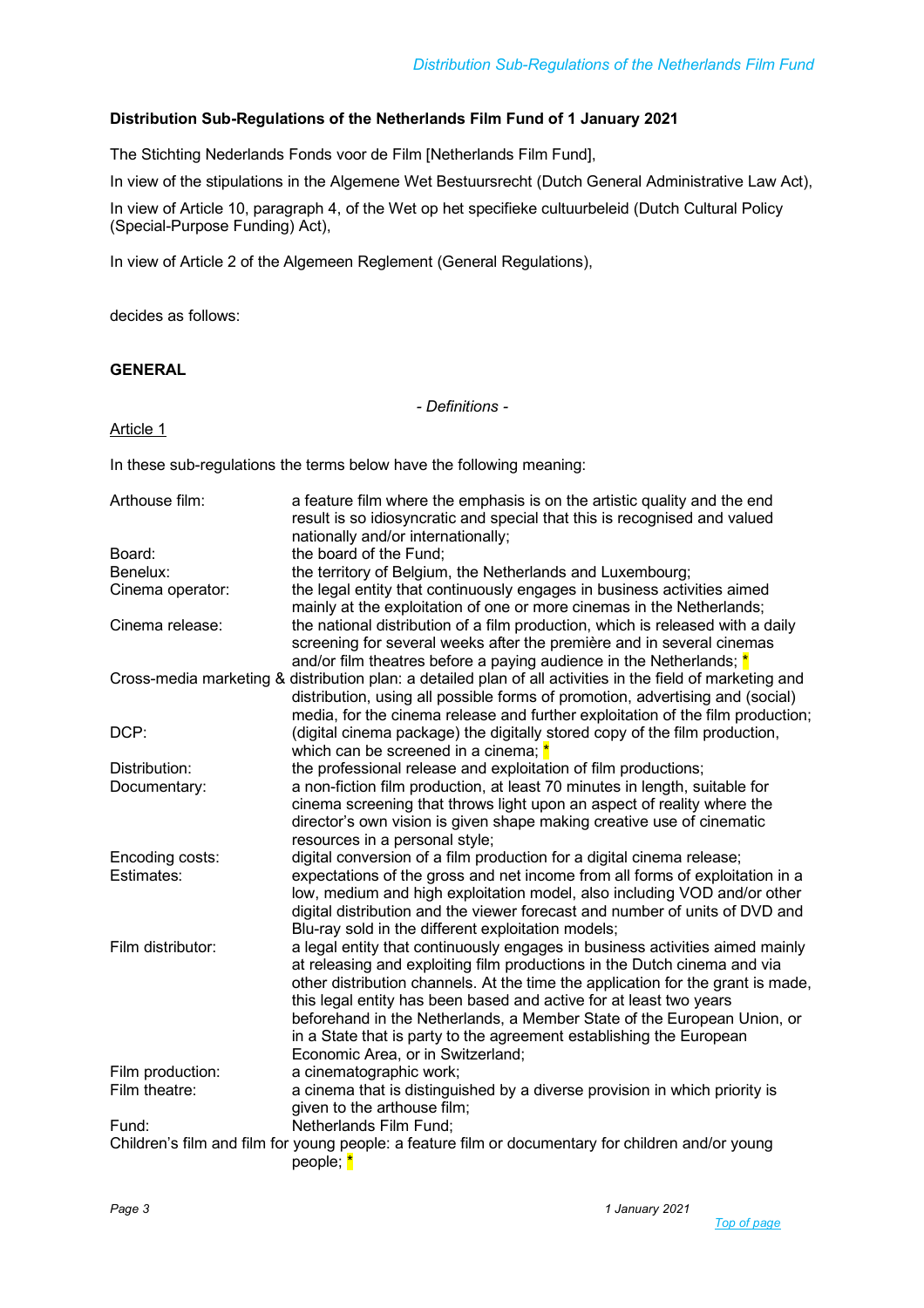| Short film production:<br>Majority film production: | a film production with a maximum length of 10 minutes;<br>a national or international film production in which the Dutch producer is a<br>majority (co-)producer and the composition of the artistic team means that<br>the film production can be regarded as Dutch; *                                                                                                                                                                                                                                                                                       |
|-----------------------------------------------------|---------------------------------------------------------------------------------------------------------------------------------------------------------------------------------------------------------------------------------------------------------------------------------------------------------------------------------------------------------------------------------------------------------------------------------------------------------------------------------------------------------------------------------------------------------------|
| Marketing & promotion:                              | activities aimed at maximising the audience reach and a clear positioning of<br>the film production in line with the target group and among other things<br>consisting of the drawing up and implementation of a cross-media<br>marketing and distribution plan tailored to the film production, working out<br>the place of release, drawing up and implementation of a media and<br>advertising plan, and the promotion, setting up and implementation of<br>possible merchandising.                                                                        |
| Mainstream film:                                    | a feature film where the emphasis lies on the audience potential, that is the<br>size of the audience reach relating to the intended exploitation results;                                                                                                                                                                                                                                                                                                                                                                                                    |
| Minimum guarantee:                                  | an advance on revenues from exploitation that is invested in the realisation<br>or purchase of a film production and is not refundable, but can be offset<br>against any revenues that a film production may generate through<br>screening in cinemas and further exploitation in the widest sense of the<br>word;                                                                                                                                                                                                                                            |
| Minority co-production:                             | a(n international) film production to be released in the Dutch cinema and/or<br>film theatres, for which the Dutch producer has limited decision-making<br>powers and responsibility and has also contributed a minority of the funding<br>for the film production;                                                                                                                                                                                                                                                                                           |
| <b>M&amp;E:</b>                                     | the audio tracks of a film production in which the dialogues are separated<br>from the music and effects;                                                                                                                                                                                                                                                                                                                                                                                                                                                     |
| NFO:                                                | Netherlands Film Theatre Consultative Committee;                                                                                                                                                                                                                                                                                                                                                                                                                                                                                                              |
| Non-theatrical release:                             | all possible forms of distribution of a film production, except those via<br>cinemas and film theatres, in any case including distribution on DVD and<br>Blu-ray, via television, Video On Demand, pay per view and online<br>distribution channels;                                                                                                                                                                                                                                                                                                          |
| On demand:                                          | digital applications that, for each film title or in the form of a subscription,<br>puts the user in a position to view film productions, at the time when he<br>wants;                                                                                                                                                                                                                                                                                                                                                                                       |
| Broadcasting:<br>Outreach campaign:                 | making known to the public by screening the film production;<br>a marketing method involving a targeted search for credible influencers<br>(people, organisations, foundations, etc) who have a strong, clear link with<br>the subject of the film and who in their turn can reach a very specific target<br>group and tell them about the film;                                                                                                                                                                                                              |
| Picture lock:                                       | the finally decided montage version of the film production, based on which<br>the further editing is carried out;                                                                                                                                                                                                                                                                                                                                                                                                                                             |
| Printing costs:                                     | the costs for duplication and/or production of a DCP for screening of the film<br>production;                                                                                                                                                                                                                                                                                                                                                                                                                                                                 |
|                                                     | Prints & advertising (P&A): the direct costs after the realisation phase relating to the cinema release<br>and promotion of the film production ready for screening and the costs of<br>the release copies (printing costs/DCP);                                                                                                                                                                                                                                                                                                                              |
| Producer:                                           | the natural person who legally represents the production company and is<br>ultimately responsible within the organisation of the production company for<br>policy, operations and content;                                                                                                                                                                                                                                                                                                                                                                    |
| Production costs:<br>Production company:            | the costs associated with the realisation of a film production;<br>a legal entity that continuously engages in business activities aimed mainly<br>at the production and exploitation of film productions and other audiovisual<br>media productions. At the time of the application for a grant this legal entity<br>has been based and active for at least two years beforehand in the<br>Netherlands, a Member State of the European Union, or in a State that is<br>party to the agreement establishing the European Economic Area, or in<br>Switzerland; |
| Feature film:                                       | a film production in the fiction genre with a screening time of at least<br>60 minutes, which is primarily intended for cinema release;                                                                                                                                                                                                                                                                                                                                                                                                                       |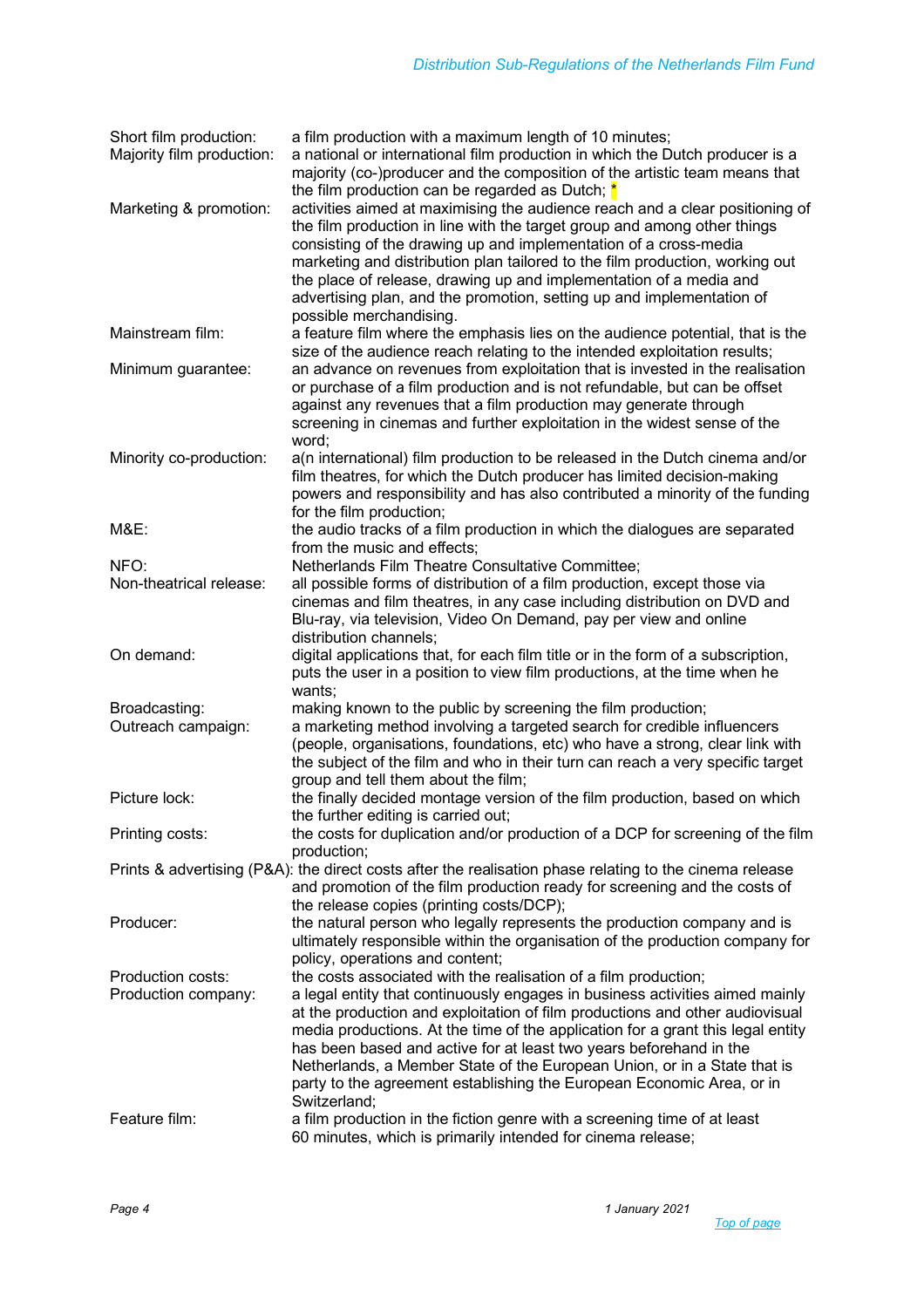# *- Scope of regulations -*

# Article 2

- 1. These sub-regulations apply to financial contributions that the board makes for the distribution of majority film productions and minority co-productions, and the associated marketing & promotion, and the distribution and associated marketing & promotion of foreign arthouse films which, for the purpose of these sub-regulations, also include foreign children's films and films for young people and foreign documentaries. \*
- 2. The Fund's General Regulations apply alongside and in addition to these sub-regulations.

# *- Applicant - \**

# Article 3

- 1. An application within the meaning of this regulation is made by a film distributor. If the film distributor is a member of the same group of companies as the production company and/or the producer associated with it, the board may lay down further conditions.
- 2. Contrary to paragraph 1, subject to further conditions an application for the release of a Dutch majority film production in cinemas in the Netherlands can also be made by a production company, represented by a producer, in the case of a specific national release in film theatres and/or through other distribution channels aimed at a specific target group where
	- a) no film distributor has been found willing to release the film production in this way; and h) the cinema release and non-theatrical release have been demonstrably guaranteed and
	- b) the cinema release and non-theatrical release have been demonstrably guaranteed and take place in collaboration with a film marketing or publicity agency.
- 3. An application for a screening contribution from a film theatre is made by a film theatre located in the Netherlands that is classed as a Large Film Theatre by the Netherlands Cinema and Film Theatre Association and/or is affiliated to Europa Cinemas.
- 4. The board may lay down further conditions for the applicant and/or application. They will be published on the Fund's website.

# *- Application - \**

# Article 4

- 1. An application is submitted digitally, with a copy of this digital application, signed by the applicant, being submitted to the Fund.
- 2. Applications for a financial contribution under Articles 13, 16 and 21 will be considered in submission rounds.
- 3. The applicant shall in any case submit with the application a declaration in which he guarantees, whether or not by means of a licence, that he has the screening rights to the film production(s) required for awarding the grant.
- 4. The following must be submitted with grant applications under Articles 8, 13 and 16 in these subregulations:
	- a) a cross-media marketing and distribution plan drawn up by the applicant with associated budget and guarantees that must aim to optimise audience reach through a cinema release and non-theatrical release;
	- b) a declaration in which the applicant guarantees that its financial position, in particular the relationship between available funds and obligations entered into before the application, has not deteriorated such that the stability and solvency of the applicant is at risk and also, in the applicant's realistic expectation, that such a deterioration will not occur;
	- c) in the case of a foreign arthouse film or a foreign quality children's film or film for young people: a screening link of the film.
- 5. Applications for a screening contribution from a film theatre must be submitted at the latest before 31 January in the year following the calendar year in which the results have been achieved.

# *- Form of grant -* **\***

# Article 5

- 1. The grant to be awarded under these sub-regulations will be provided in the form of a capital contribution, unless special circumstances justify a grant in the form of a loan. This loan must be repaid out of revenue earned from the exploitation of the film production.
- 2. The board may attach further conditions to the grant for distribution under these sub-regulations.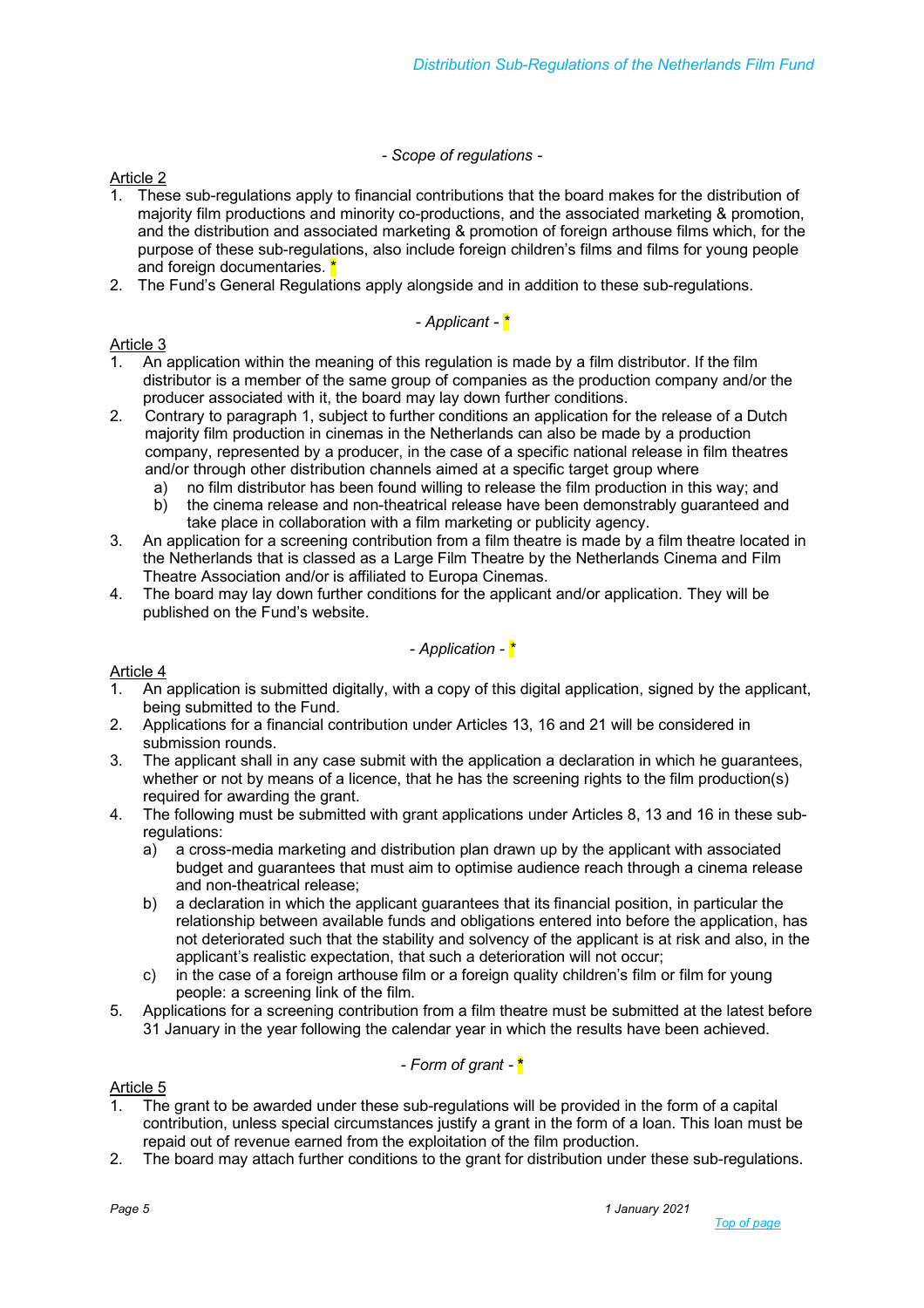- *Marketing & promotion, prints & advertising costs eligible for a grant* - \*

#### Article 6

- 1. In these sub-regulations a financial contribution to meet the costs of *marketing & promotion, prints & advertising* means the relevant costs as appear on the list of *Marketing & promotion, prints & advertising costs eligible for a grant* and set out in the Fund's Financial & Production Protocol.
- 2. A contribution in the form of a *minimum guarantee*, or some other type of contribution by the film distributor to the production costs of the film production, will not be counted as costs of marketing & promotion, prints & advertising eligible for a grant.
- 3. At least 20% of the budgeted costs of *marketing & promotion, prints & advertising* must be demonstrably financed by the applicant.

Article 7



The board can set a grant ceiling each year and/or for each application round. It will be published on the Fund's website: www.filmfonds.nl.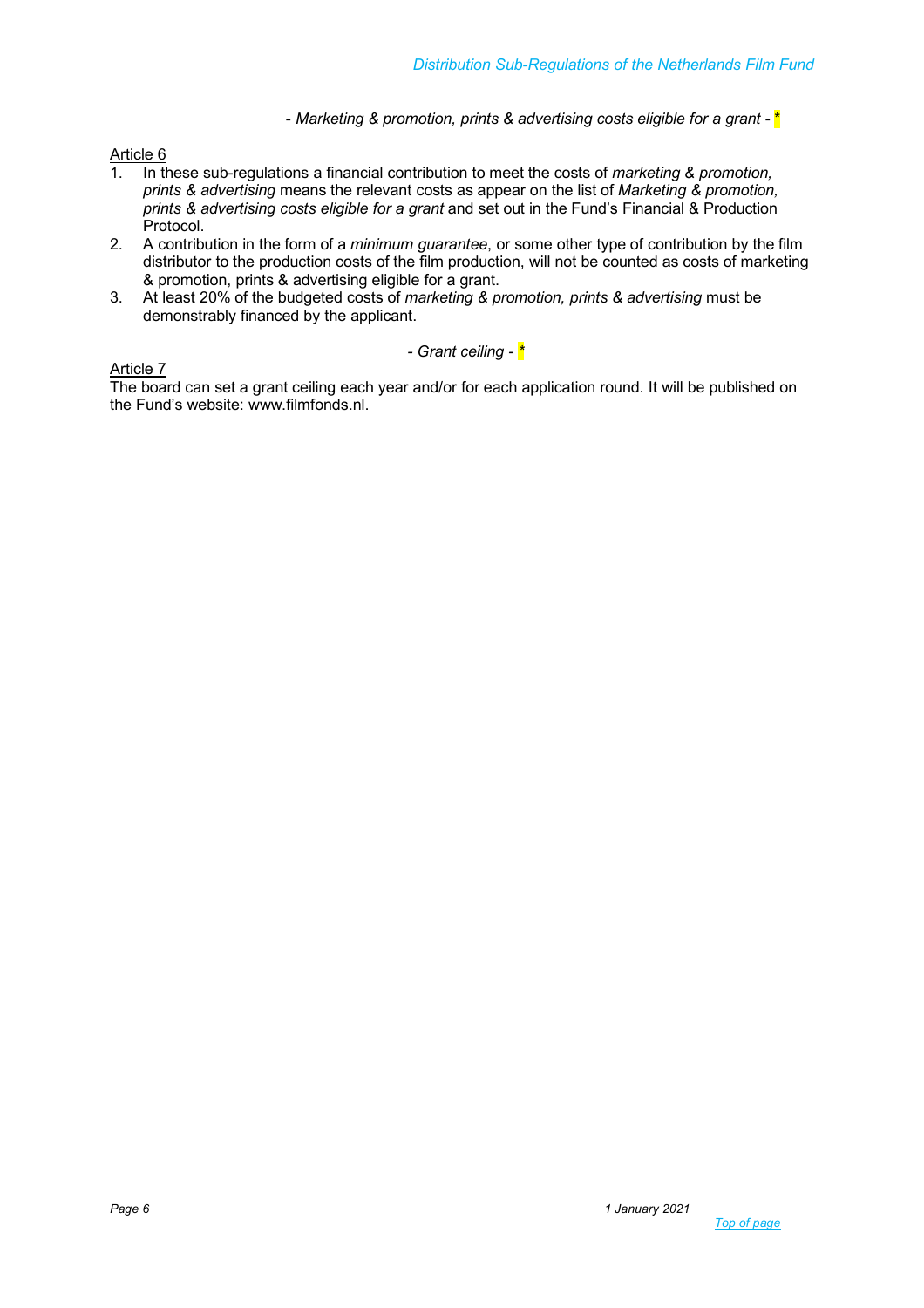# **SPECIAL PROVISIONS**

# **1. Dutch majority film production and minority co-production**

*- Activity eligible for a grant -*

# Article 8<br>1. Dut

- 1. Dutch majority film productions and minority co-productions that qualify as feature films and documentaries may be eligible for a financial contribution to meet the costs of marketing & promotion and prints & advertising for *cinema release* in the Netherlands.
- 2. Notwithstanding paragraph 1, the board can, in what it feels are special cases, on the basis of a substantiated application, grant the financial contribution for a non-theatrical release.  $\star$
- 3. The board may make a contribution for the *cinema release* of a short film production of a maximum of 10 minutes created with a realisation contribution under the Fund's Realisation Sub-Regulations, which is screened as a supporting film for a main film with a cinema release. This contribution consists exclusively of a payment for the *printing costs* or *encoding costs*.

#### *- Application requirements -*

#### Article 9

1. Applications may be submitted from the time that the Fund awards the grant for realisation based on the Realisation Sub-Regulations to the film production until not later than six weeks before the start of the cinema release or non-theatrical release of the film production for which a financial contribution is sought. \*

#### *- Evaluation criterion -*

# Article 10

For a contribution to be awarded the cross-media marketing and distribution plan with accompanying budget and underlying guarantees in respect of the cinema release or non-theatrical release must be of sufficient quality that, in the opinion of the board, there is a feasible, carefully thought-out and realistic audience approach, based on which the film production will attain optimum reach.

#### *- Obligations -*

# Article 11

The following obligations may be attached to the granting of a financial contribution:

- a) there should be a demonstrable and thorough distribution in the form of an optimum cinema release or *non-theatrical release*;
- b) a window of at least 6 months for documentaries and 18 months for feature films and long animated films must be taken into account between the cinema release and non-theatrical release on the one hand and television release on the open network on the other.

#### *- Grounds for refusal -*

# Article 12

In addition to Article 14 of the General Regulations an application for a financial contribution is rejected where a film production is involved:

- a) for which no realisation contribution has been granted under the Realisation Sub-Regulations;
- b) for which no cross-media marketing & distribution plan and associated marketing & distribution budget have been supplied that meet the requirements of the Fund;
- c) for which no guarantees for the cinema release or non-theatrical release have been given;
- d) that has previously, as a minority co-production, received a financial contribution on the basis of Cinema release of foreign arthouse film in the Netherlands (Article 13 or Article 16);
- e) whose cinema release and/or *non-theatrical release* are purely instrumental or primarily serve a promotional purpose. \*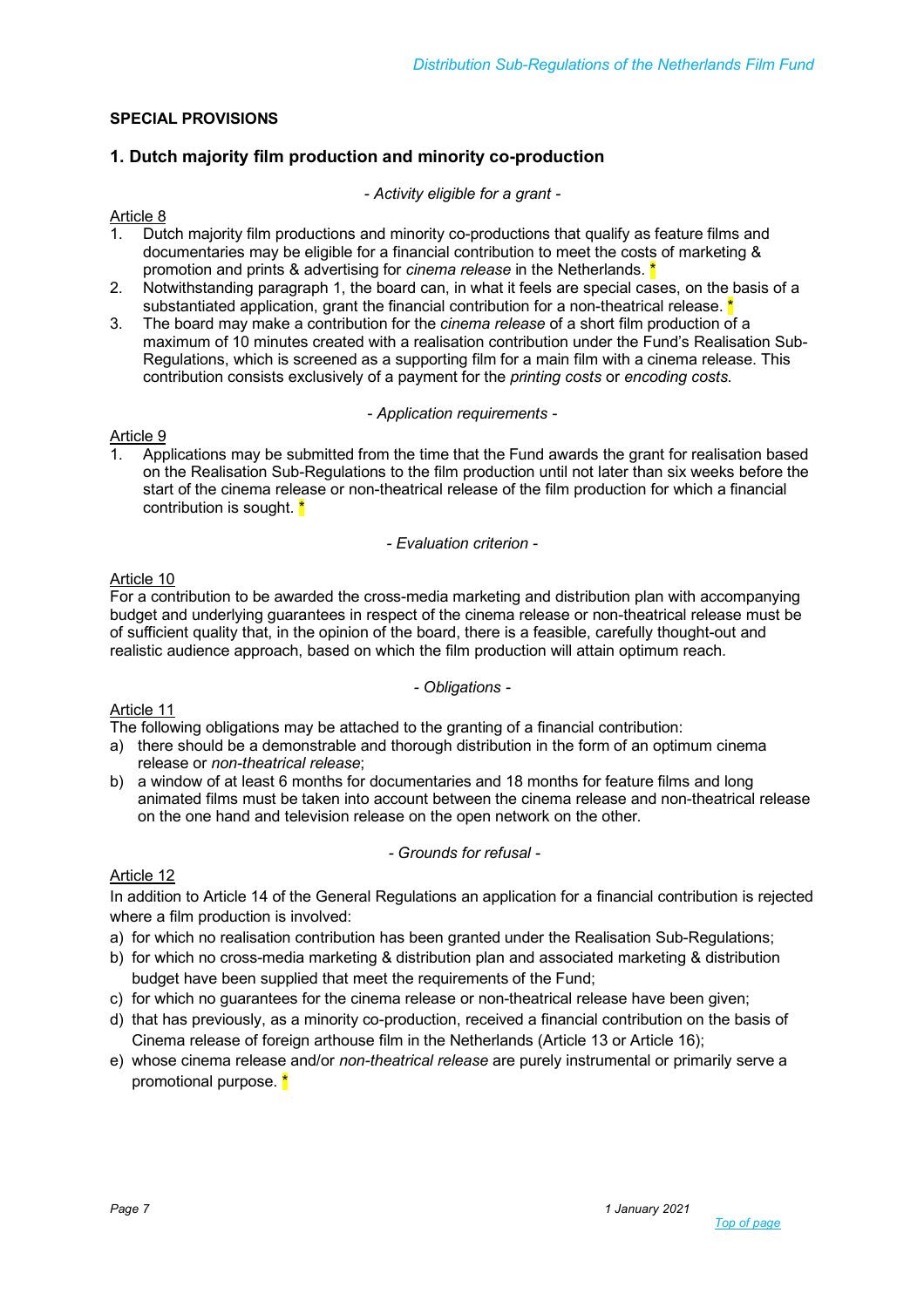# *2. Foreign arthouse film*

#### *2.1 Cinema release of foreign arthouse film or documentary in the Netherlands*

#### *- Activity eligible for a grant - \**

# Article 13

- 1. An application for a financial contribution towards the costs of *marketing & promotion, prints & advertising* for the Dutch cinema release and non-theatrical release can be made for a foreign arthouse film or foreign documentary that has been selected for at least one film festival appearing on the list of *International Film Festivals*, as set out in the Fund's Financial & Production Protocol.
- 2. The foreign arthouse film or foreign documentary must be an unquestionably quality and distinctive international film production, with an added value for film culture in the Netherlands.

#### *- Assessment criteria - \**

# Article 14

- 1. For an award
	- a. the arthouse film or foreign documentary must, in the opinion of the board, satisfy the provisions of Article 13, paragraph 2;
	- b. the cross-media marketing and distribution plan with associated marketing & distribution budget and underlying guarantees concerning the cinema release and non-theatrical release must be of such *quality* that, in the opinion of the board, there is a feasible, carefully thoughtout and realistic public approach on the basis of which the film production will have optimum reach at a national level.
- 2. Arthouse films or foreign documentaries selected for a main competition of an international A-rated film festival as set out in the Fund's Financial & Production Protocol have no priority under this scheme.

*- Grounds for refusal - \**

Article 15

In addition to Article 14 of the General Regulations, an application for a financial contribution will be rejected if:

- 1. a contribution has previously been granted for the arthouse film or foreign documentary under the Distribution Sub-Regulations;
- 2. the applicant has previously received two financial contributions in the same calendar year under the Cinema release of foreign arthouse film or documentary in the Netherlands (Article 13).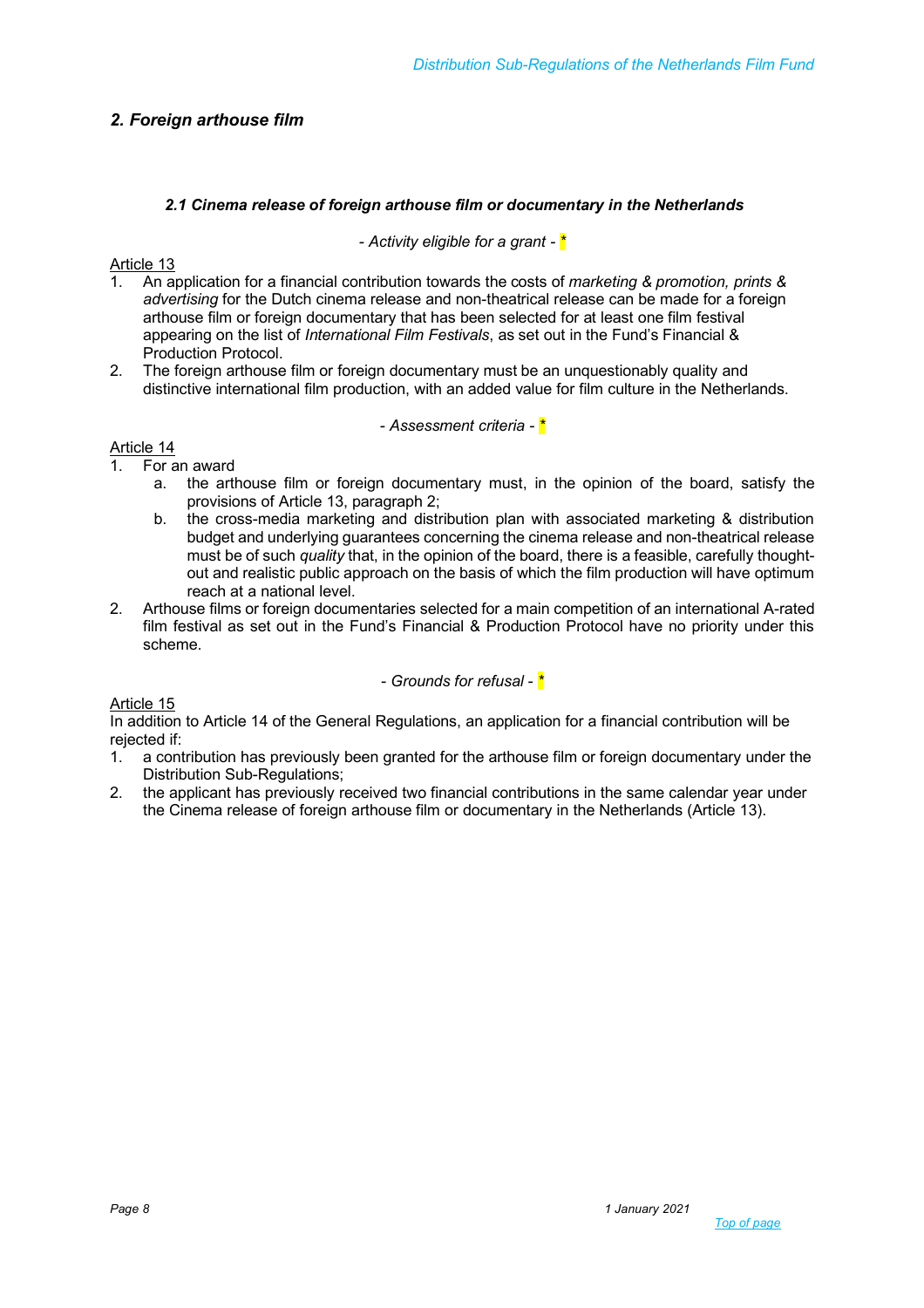#### **2.2. Cinema release of a foreign quality children's film and film for young people in the Netherlands**

# *- Activity eligible for a grant - \**

#### Article 16

An application for a financial contribution towards the costs of *marketing & promotion, prints & advertising* for the Dutch cinema release and non-theatrical release can be made for a foreign quality children's film and film for young people selected for at least one film festival appearing on the list of *International Film Festivals* set out in the Fund's Financial & Production Protocol.

*- Assessment criteria - \**

# Article 17

For an award:

- a. the foreign quality children's film and film for young people must be an unquestionably quality and international film production, with a minimum length of 60 minutes (an exception can be made to this for films for toddlers and preschool children).
- b. the cross-media marketing and distribution plan with associated marketing & distribution budget and underlying guarantees concerning the cinema release and non-theatrical release must be of such *quality* that, in the opinion of the board, there is a feasible, carefully thought-out and realistic public approach on the basis of which the film production will have optimum reach.

# *- Obligations - \**

# Article 18

- 1. The date of cinema release of the foreign children's film or film for young people must be submitted to the Fund for approval, with the aim, in part on the advice of the NFO and taking account of the specific target group, of a spread of the children's films and films for young people in the film theatres across the different school holidays;
- 2. In the first four weeks of the cinema release a minimum of 60% of the theatres in which the film production is released must be a film theatre.

#### *- Grounds for refusal - \**

# Article 19

In addition to Article 14 of the General Regulations, an application for a financial contribution will be rejected if:

- a. a contribution has previously been granted for the children's film or film for young people under the Distribution Sub-Regulations;
- b. the applicant has previously received two financial contributions in the same calendar year under the Cinema release of a foreign children's film and film for young people in the Netherlands (Article 16).

# **3. Special distribution**

# *- Activity eligible for a grant -*

# Article 20

- 1. A grant may be awarded for special innovative distribution activities to reinforce the marketing & promotion and distribution of Dutch film productions and strengthening of a diverse distribution and screening climate in the Netherland in general. Activities with a sustainable impact will be prioritised.
- 2. If the government makes additional funds available to the Fund to combat the consequences of a pandemic, the board can grant a contribution to legal entities to offset the consequences of the pandemic. In this case the board will announce an application round, and the associated conditions, on the Fund's website: www.filmfonds.nl.<sup>\*</sup>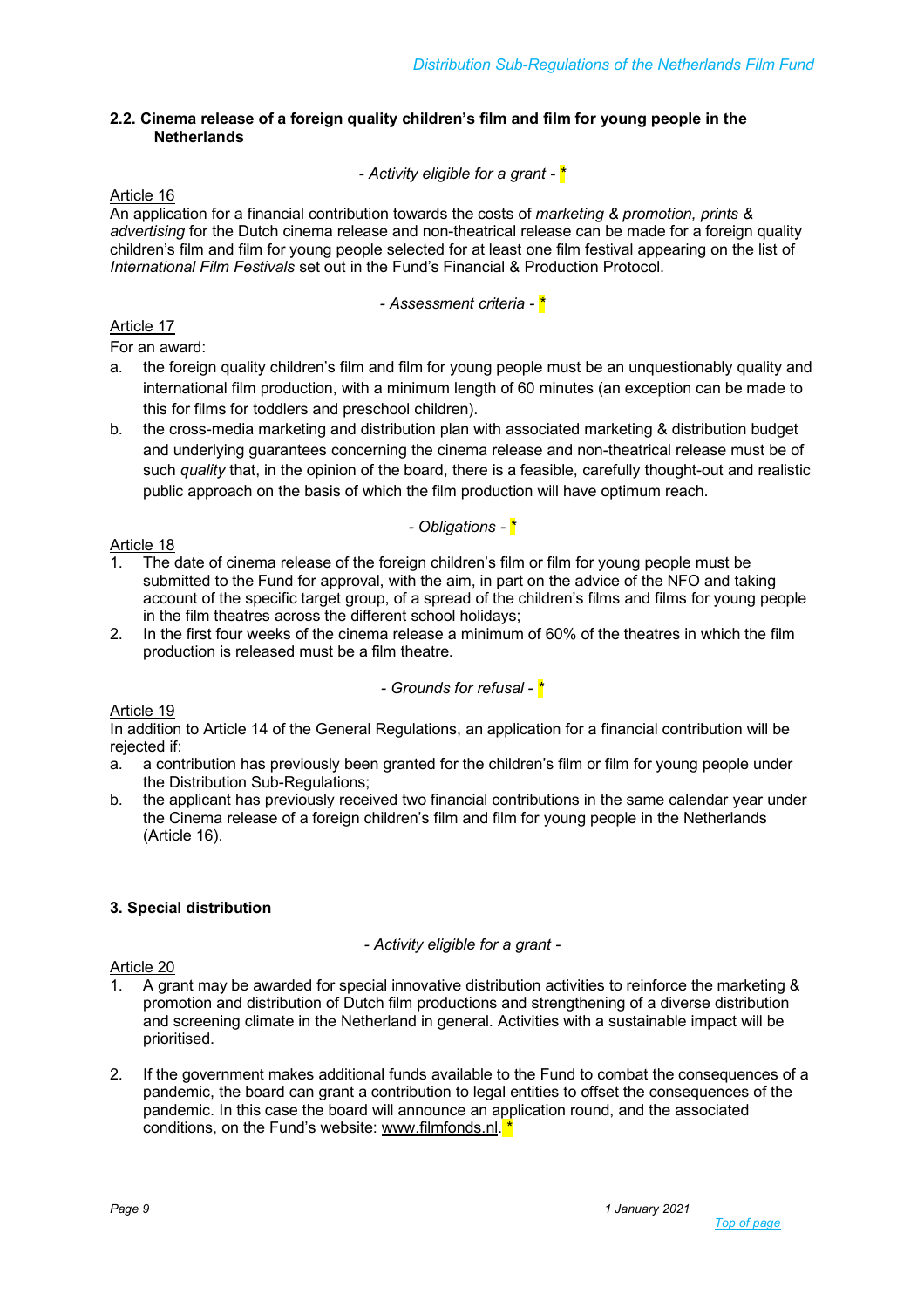# **4. Screening contribution for film theatres (pilot programme 2019-2021)**

# *- Activity eligible for a grant - \**

#### Article 21

To increase the visibility of Dutch film productions in film theatres, the board can provide a film theatre as referred to in Article 3, paragraph 3, with a contribution the film theatre can use to facilitate the screening of new Dutch majority film productions based on the paying viewers of one or more Dutch majority film productions in the film theatre concerned recorded in the previous calendar year. The board will announce an application round and the associated conditions on the Fund's website: www.filmfonds.nl.

*- Requirements - \**

#### Article 22

- 1. The board will in any event attach the following conditions to a film theatre screening contribution: a. the film theatre must screen Dutch majority film productions on a regular basis;
	- b. the film theatre must be affiliated to the Maccs Box registration system;
	- c. the majority film production on the basis of which an application is submitted must be a Dutch feature film or Dutch documentary.
- 2. The number of paying viewers recorded will be determined by the board, subject to Article 23, on the basis of the current Maccs Box registration system that Dutch cinemas, film theatres and film distributors use for cinema release.

#### *- Grounds for refusal - \**

#### Article 23

In addition to Article 14 of the General Regulations, no screening contribution of a film theatre will be granted on the basis of the recorded number of paying viewers of:

- a. a film production to which no contribution has been granted under the Realisation Sub-Regulations;
- b. a minority co-production.

# **FINAL PROVISIONS**

# Article 24

- 1. The board shall decide in all cases not provided for by this regulation.
- 2. The board may for important reasons deviate from this regulation, where such deviations are compatible with the assessment framework for state support to the film sector, as used by the European Commission.
- 3. This regulation was adopted by the board with the approval of the Board of Trustees on 6 November 2020 and comes into force with effect from 1 January 2021.
- 4. The Distribution Sub-Regulations, applicable from 16 June 2020, are withdrawn as of 1 January 2021.
- 5. The Sub-Regulations as applicable up to 1 January 2020 remain applicable to all applications received by the Fund before 1 January 2021.
- 6. This regulation is cited as Distribution Sub-Regulations of the Netherlands Film Fund.
- 7. These regulations will be published by an announcement in the Staatscourant (Dutch Government Gazette) and on the website of the Netherlands Film Fund (www.filmfonds.nl).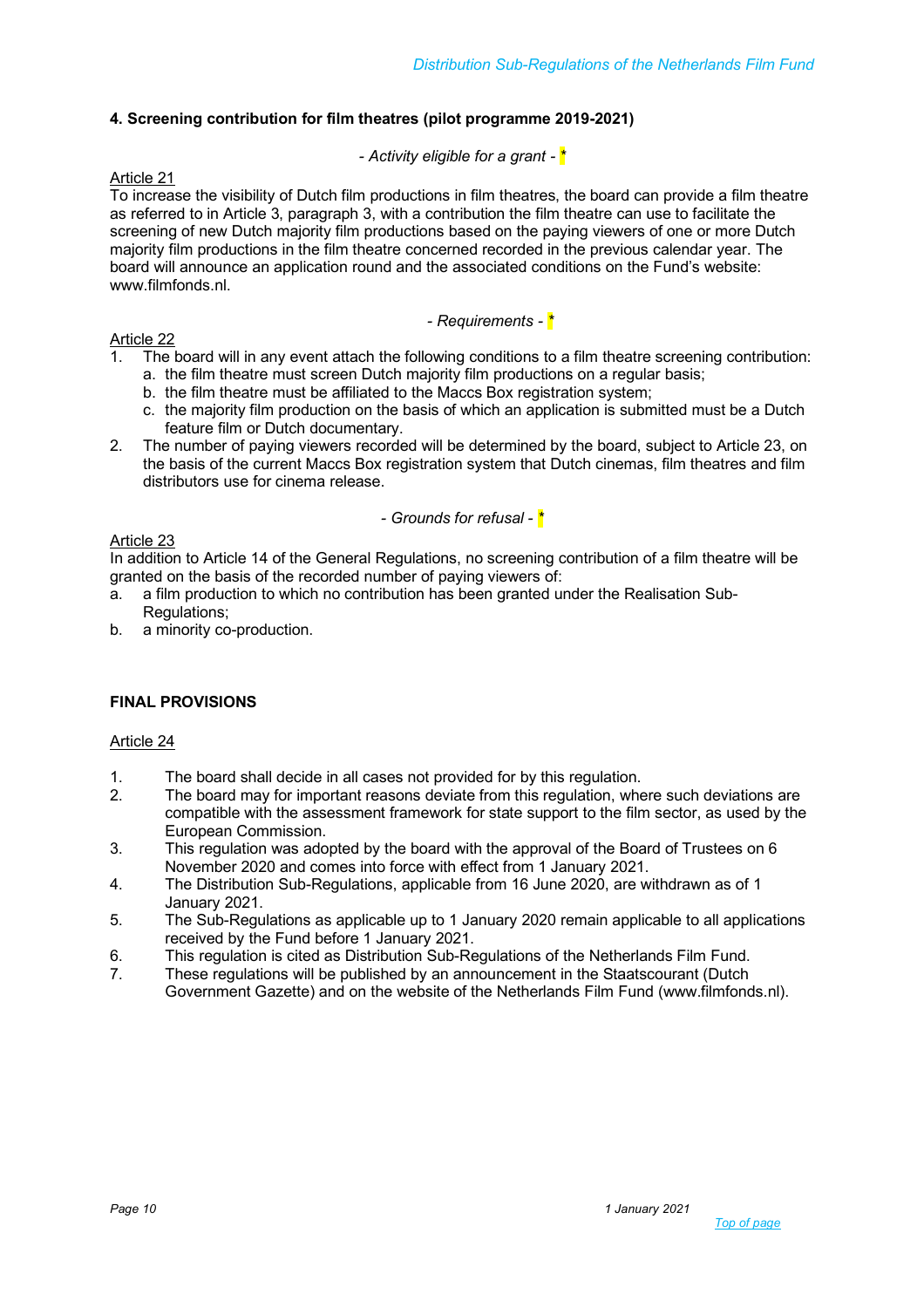#### **NOTES**

Distribution is understood to mean the professional (cinema) release and exploitation of film productions. The regulation describes in the general part among other things the methods, procedures, requirements and obligations of the applicant that apply for all grants for distribution. The second part lays down the special provisions for each specific film production for which a distribution contribution can be requested. The provisions of the general part apply in full to these film productions.

#### *Article 1 (Definitions)*

For an *arthouse film* the emphasis lies on the artistic potential of the film production, which is understood to mean that the end result will be of such a special quality that the film production will be well received nationally and/or internationally on this basis and there is a credible chance that the film production will be selected for international festivals and/or prizes and for international sale.

*A cross-media marketing and distribution plan* is understood to mean a plan drawn up by the film distributor and producer together which describes how the film production will be marketed, and how different forms of marketing & promotion, advertising, communication, social media and distribution are used for this to reach the public. The requirement to submit a cross-media plan with an application as referred to in Article 4, paragraph 4, is in line with the obligation associated with this award that the film distributor achieves the optimum possible release in cinemas and/or film theatres as well as the optimum possible non-theatrical release. The film distributor must include in the cross-media marketing and distribution plan not only a distribution in the cinema or the film theatre (cinema release), but also other forms of screening and exploitation in the plan (non-theatrical release, such as a classic DVD release, exploitation via digital platforms, closed circuits (in-flight entertainment, hotel networks, etc), Pay TV and the various 'on demand' applications) form part of the non-theatrical release.

The Fund understands by the definition of *cinema release* a thorough and national distribution of a film production through cinemas and film theatres. The definition elaborates on this by saying that the film production is released for a significant number of weeks and in a significant number of cinemas and/or film theatres after the première before a paying audience. In the case where a contribution for a film production is granted under the Realisation Sub-Regulations, the extent of the release must be in line with the approved exploitation objective in the application.

An instrumental or promotional release whose primary aim is not a cinema release but for example a release on television or through a streaming service does not qualify as a cinema release.  $*$ 

The first broadcast is the first public screening of the film production.

#### *Article 3 (Applicant)*

In principle the film distributor is the applicant, in any event for feature films and documentaries aiming at a national public reach and a regular cinema release. The film distributor must involve specialist staff who have demonstrable film distribution experience in the release of the film production.  $*$ Agreements on a different division of tasks can in theory be made between distribution company and production company, such as the producer has first line responsibility for marketing and promotion. A different division of tasks must be discussed with the Fund. The condition is that in this case the producer has his own specialist staff available and engages a film marketing agency for the marketing and promotion.

If the applicant is a member of the same group of companies as the producer or the production company or they are associated with each other in any other way, then the natural person responsible for the day-to-day management and performance of the marketing and distribution activities must have independent authority to sign.